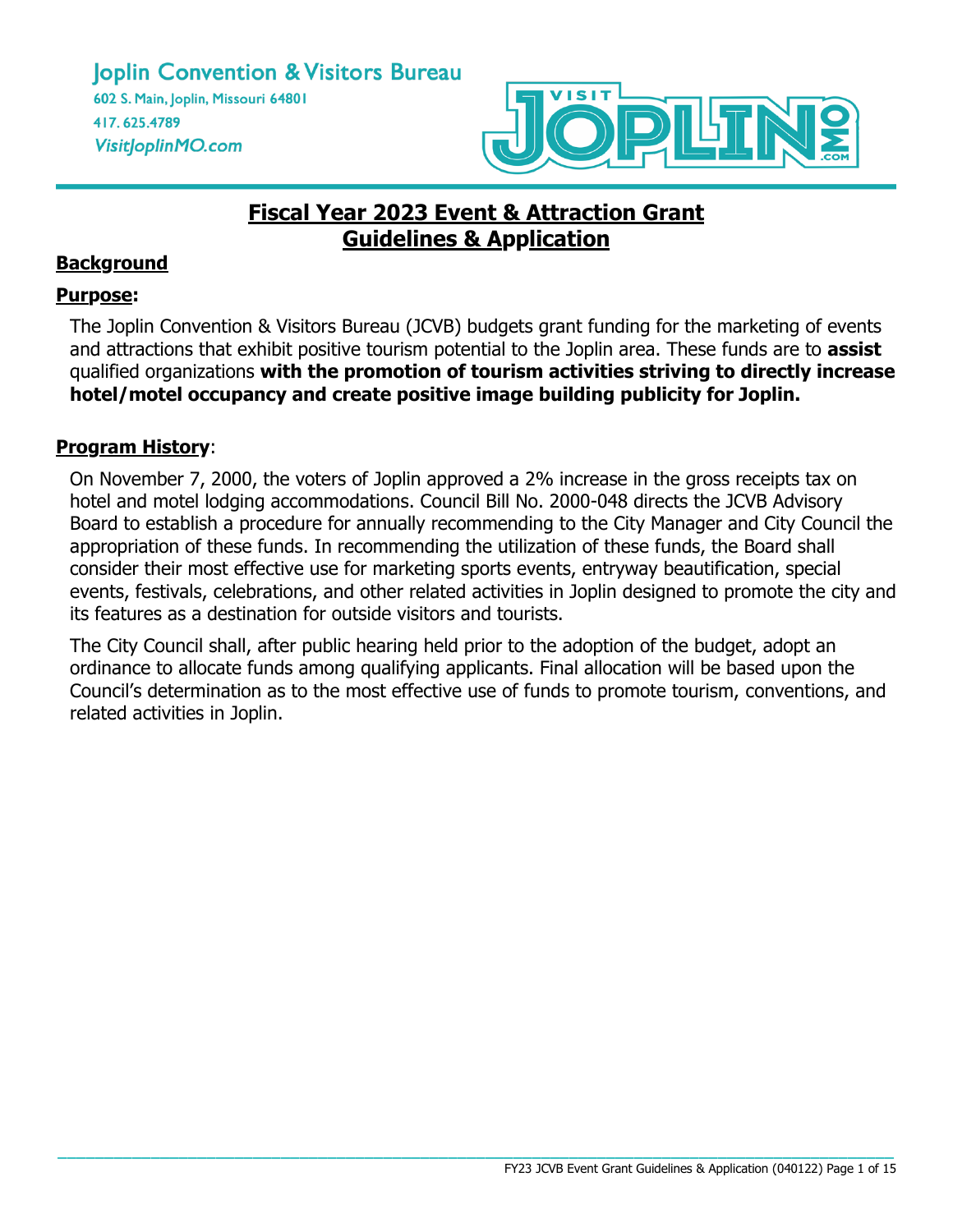## **Qualifying Applicants:**

Applicants can be any not-for-profit organization or for-profit business seeking to produce and promote a **well-defined tourism-oriented** event or attraction. Requirements are as follows:

## **I. Not-For-Profit Organizations promoting an event or attraction must provide:**

- a) IRS determination letter of non-profit status
- b) Listings of current organization board members and event committee
- c) Proposed budget for this event, showing specifically where grants funds would be applied
- d) Copy of liability insurance

## **II. For-Profit Organizations promoting an event or attraction must provide:**

- a) List of current committee members or board of directors for the event. Any event initiated by a for-profit organization must have a designated committee or board for governing and organizing the proposed event.
- b) Letter from a financial institution confirming that a separate account has been established to receive and disburse funds only for the event for which the proposal is submitted.
- c) Proposed budget for this event, showing specifically where grants funds would be applied.
- d) Copy of liability insurance for the event.

#### **Qualifying Applicants continued:**

**III.** A qualifying event is defined as:

An **EVENT** is a single-or multi-day gathering typically organized and staged by a civic organization or local business. The event is centered on celebrating some unique aspect of the community, the services of an agency, a historic person or milestone, culture or tradition, or local/national holiday. Events showing the greater ability to attract visitors from 70+ miles (one-way) outside of Joplin and retain a visitor in this area for at least 3 hours will have the better success at being funded.

Regardless of the event's scope and structure, for this grant the organizing body of the event must qualify as described in item I. or II.

**IV.** A qualifying attraction is defined as:

A **TOURIST ATTRACTION** is a physical or cultural feature at a place that individual travelers or visitors experience for their specific leisure-related interests. These attractions typically offer natural or cultural value, historical significance, or natural or formed beauty, offering amusement, leisure, adventure, or educational value. A tourism attraction must show the ability to attract visitors from 70+ miles (one-way) outside of Joplin and retain a visitor in this area for at least 3 hours. This is to assist in broadening Joplin's tourism reach by offering more destination experiences.

Regardless, for this grant the organizing body of the attraction must qualify as described in item I. or II.

Arts and crafts, farmer's markets, restaurants, and service businesses and the like are generally not considered to be tourist attractions unless their premises are large enough to provide value-added experience such as hosting a large event or specific gathering. Solely, business promotions do not qualify.

Funds can only be used for enriching a tourism attraction's marketing program or evergreen event materials such as banner and signage, or value-added talent to draw a larger crowd. Funds cannot be used for construction projects or ongoing operation expenses.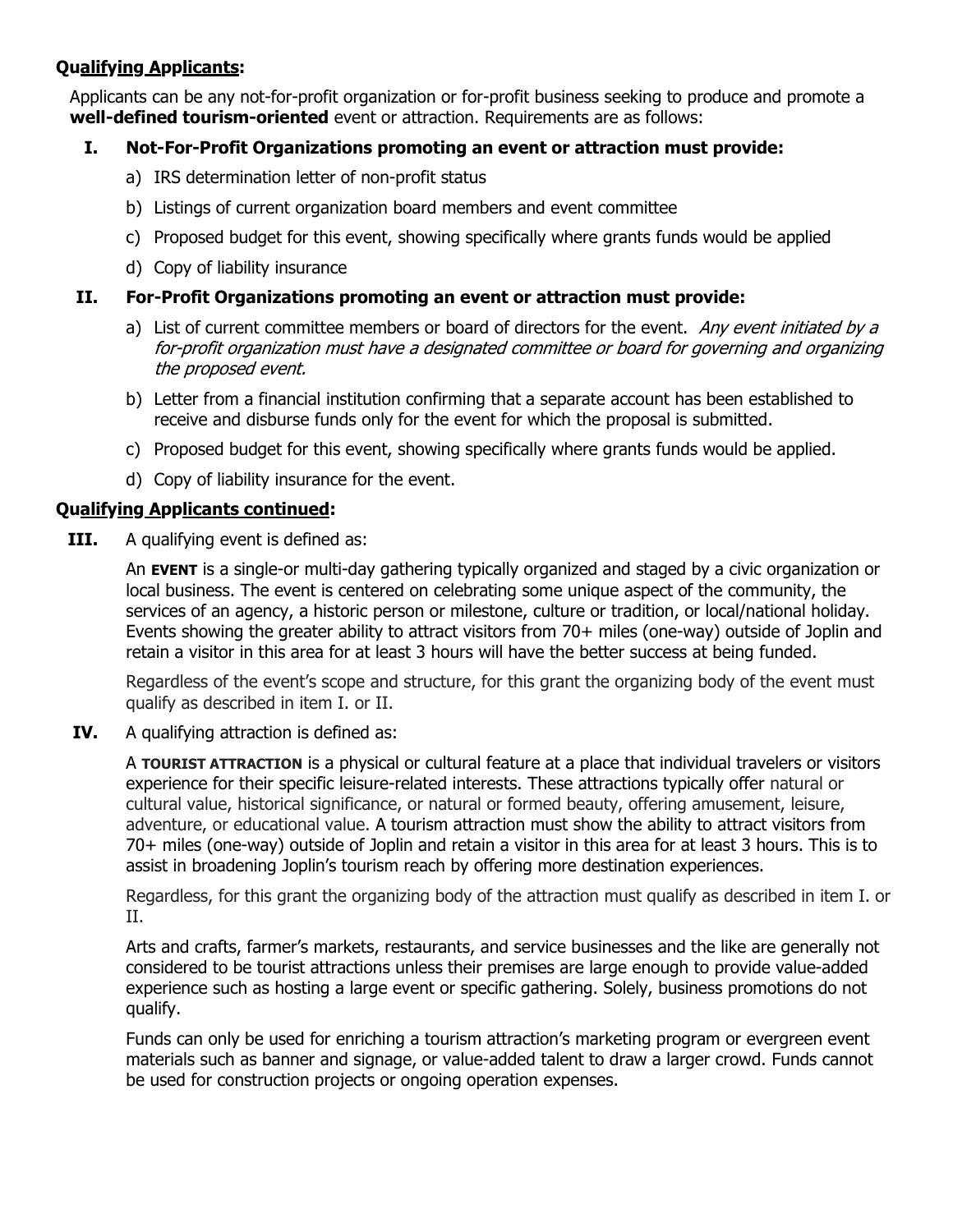

# **Timetable & Application Process:**

## **1. Application Availability**

Event & Attraction Grant applications will be available on the JCVB website, [www.visitjoplinmo.com](http://www.visitjoplinmo.com/) on **April 1, 2022**. FY2023 grant applications are awarded on an annual basis for events scheduled to take place between November 1, 2022, and October 31, 2023.

## **2. Mandatory Pre-Application Meeting**

Whether an organization has applied or receives a JCVB grant in the past, every organization submitting a FY23 grant application **MUST** attend one **MANDATORY** Pre-Application Meeting. This will give the organization insight into the JCVB efforts of promoting Joplin as a tourism destination and explain changes that have been made to this year's grant program.

Meetings will be held in the JCVB office at **3:00 p.m. on (Wed) May 1st** or **9:00 a.m. on (Thurs) May 12th .** By this meeting, the EVENT(S) you are seeking funding for MUST be listed on the VisitJoplinMO.com event calendar!

## **3. Project Management**

A Project Manager must be designated as a main contact with the JCVB. This person must have detailed knowledge of the planning and organization of the event.

## **4. Application Deadline & Submission**

Applications must be received no later than **5:00 p.m. on Tuesday, June 7, 2022**. Applications submitted after this deadline will not be eligible for review. **Two (2) copies of an application with support documents are required, plus your entire application as a PDF file on a flash drive.** Application materials may be mailed or delivered to the JCVB at 602 S. Main Street Joplin, MO 64801. Applications will not be accepted through email.

## **5. Application Refusal**

The JCVB director reserves the right to refuse forwarding any application to the JCVB Advisory Board if the application is not completed within the required guidelines. If errors are found, and time permits, the director will inform the applicant so corrections can be made.

## **6. Grant Presentation & Review**

The JCVB Advisory Board will review and score applications at either their June or July meeting - **Tuesday, June 21, or July 26, 2022**. When scheduled, applicants are encouraged to make a presentation before the Advisory Board on this date (applicants will be notified of their scheduled time in advance). Each are allowed a 5-minute presentation followed by 5-minute Q&A per application.

## **7. Funding Recommendations**

The JCVB will prepare a funding recommendation letter with the JCVB Advisory Board recommendations and present it to the Joplin City Council for review and final approval no later than **July 31, 2022**. Applicants will be notified of JCVB Advisory Board recommendations prior to City Council meeting.

## **8. Notification of Funding**

Applicants will be notified of City Council funding approval prior to **November 1, 2022**. Successful applicants will be required to attend reimbursement and reporting process training, plus sign contracts with the City of Joplin at that time.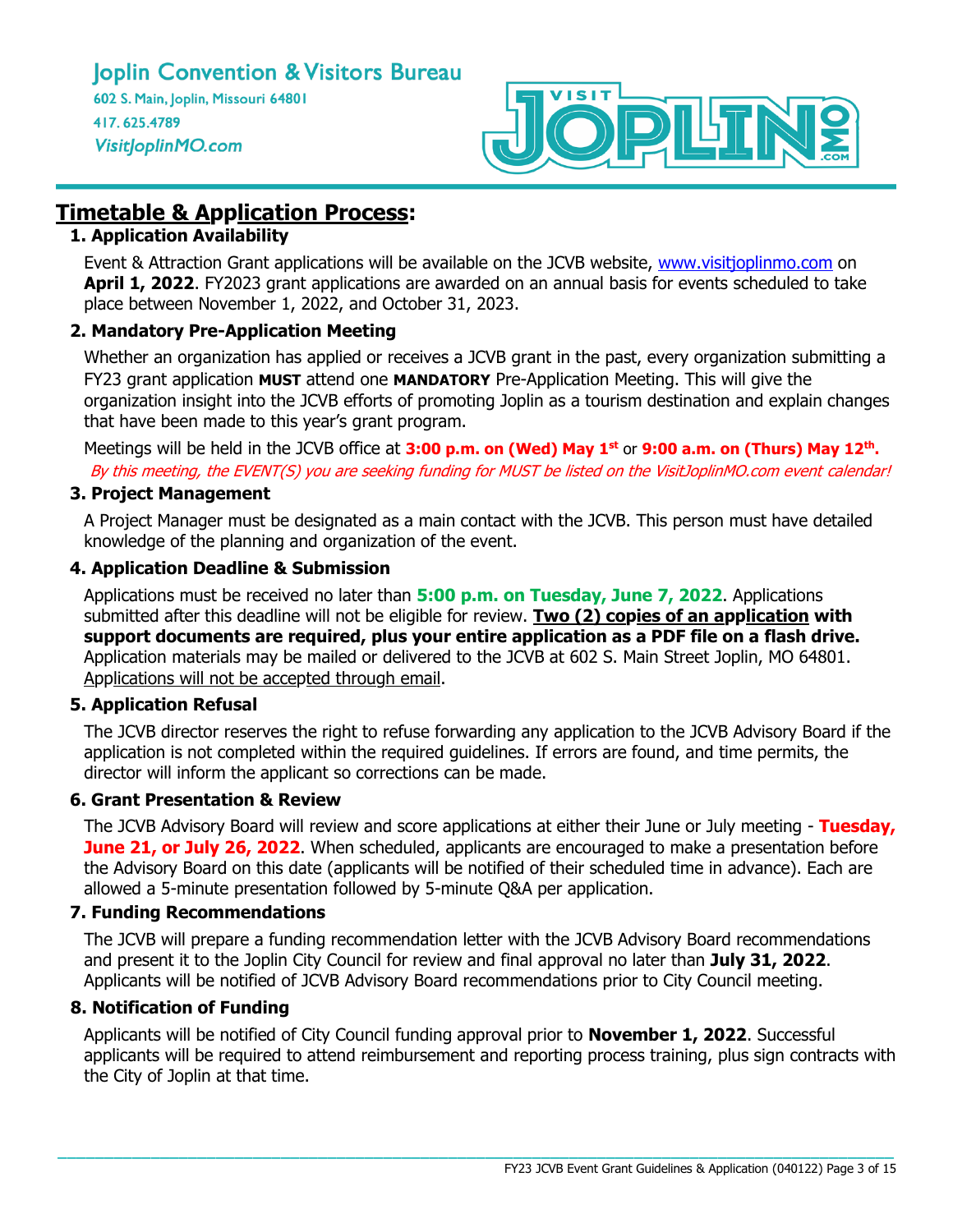## **TIPS FOR FILLING OUT THE APPLICATION Part 1**

## **Overall Application**

- **Read the application and the guidelines thoroughly.** If you are unclear what a question is asking for, or if you have questions on whether it applies to your event, call Patrick Tuttle or email him at [ptuttle@joplinmo.org.](mailto:ptuttle@joplinmo.org) It is best to know for sure than to overlook it and miss out on giving vital information to the Advisory Board.
- **Understand the purpose of the grant.** This grant program is funded through the Joplin Convention & Visitors Bureau (JCVB). The primary purpose of the JCVB is to promote tourism and tourism growth. The JCVB supports many events and attractions, but especially unique opportunities that bring our community together. However, not all events and attractions fulfill the mission of the JCVB. Examine your use of the grant funds and honestly ask yourself if this is an opportunity to entice a large demographic of people to travel to Joplin, pay hotel accommodations, and bring friends or family along with them. The Advisory Board is asking this question too. So, when completing your application make certain you demonstrate the tourism potential your event or attraction offers.
- **Follow instructions.** If a question asks for a detailed description or to give specifics, we are asking for a reason. When the application is reviewed prior to your presentation, you want to deliver as much information about your event to the Advisory Board as possible. Not including details in your application has the potential to send a message that you either have not fully thought out your event or that you do not value the grant program enough to take time and include the details. It also means that during presentations you might have less time to convey the value and growth potential of your event because you are busy answering questions from the Advisory Board about the details.
- **Be clear.** Remember that the Advisory Board's first impression is the application, and you will not be in the room to explain any of it when they read it. Make sure it makes sense to someone outside of your organization.
- **Proofread.** Instances have occurred where someone did not proofread their finished application and only relied on spell check. The result? One word made a difference in conveying what the event or attraction was about, which may have resulted in lesser funding. Attention to details is important.

## **Section 1 of the application**

- **Cover Sheet** Be sure to include ALL the information requested and make sure the contact information is current.
- **Proposed Budget**
	- 1. Be as specific on your budget items and as close to actual expenses and revenues as possible. Although budget revisions are allowed, funding is based on what was initially presented on the application. The Advisory Board and staff want to ensure that what they chose to fund is accomplished.
	- 2. Highlight or clearly indicate the items in your overall budget for which you are requesting funding through the grant program. Remember, the Advisory Board is reviewing multiple applications. Make certain the items that need funding are clearly identified so the board can make an accurate assessment and decision towards your request.
	- 3. Include the percentage of your overall budget that grant funds would make up; the Advisory Board will take into consideration if the grant funds are a small or large portion of your overall budget. This will have a factor on events and attractions that have received some form of funding for multiple years.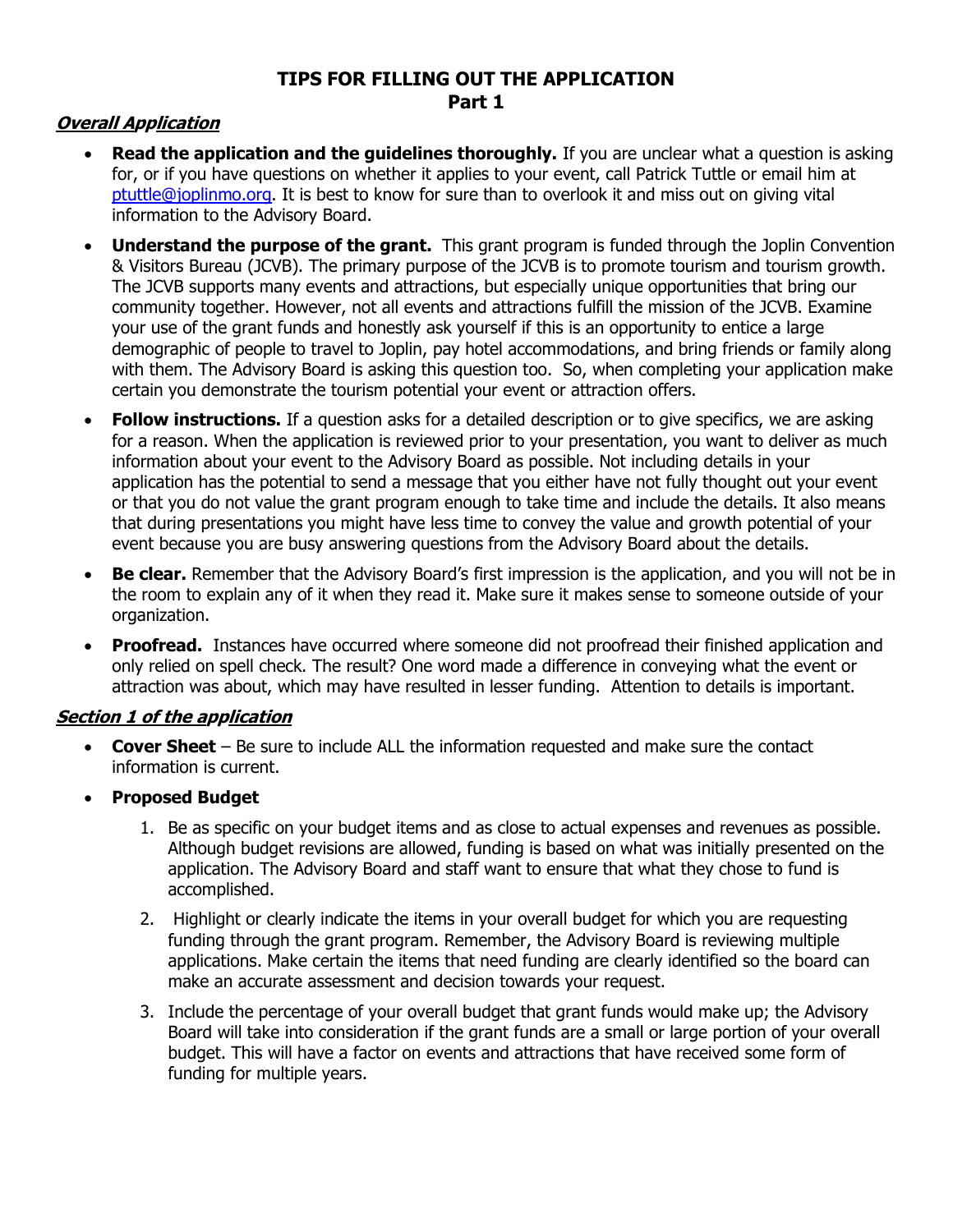

## **TIPS FOR FILLING OUT THE APPLICATION Part 2**

#### • **Marketing Plan**

- 1. In this section, be very specific. If you are using local television stations don't just list "local media", but rather include which stations you are using and what kind of advertising you are utilizing with them. In every case, this does matter.
- 2. Show social media campaigns as a by-month effort.
- 3. Include the details. It is okay if sponsorships or if media contracts are not signed at the time of submitting a application. However, the research on rate cards and the cost and ad sizes for the advertising medium the funding request is being made are required.
- 4. Target audience and demographics are required. Who are you trying to reach with your marketing? If you are a first -time event, think about WHO you are trying to attract and what is the MOST LIKELY demographic you will attract. If you are a returning event, list your past demographics and add any changes or growth plans in hopes of reaching a larger or new audience. Attractions, please provide as many years of attendance/visitor data as possible.

#### **Section 2 of the application**

- **Describing your event or attraction –** Make sure that the items asked for in question #1 are easily identifiable. If you choose to outline them in paragraph form, make sure that you highlight, underline, or bold the answers so that they can be found easily. Item "E" of this question is the opportunity for you to "sell" your event to the reader; make sure you describe your event or attraction as accurately as possible.
- **Describing the projects or expenses for which you are requesting funding –** If there is a category listed on the application that you are not asking funding for then mark that item as NONE or N/A. When you list the items that you are requesting funding for, describe the item, quantity, and cost for each of them. The items that you request funding for in this section **MUST** align with the items that you are requesting funding for and have indicated in your budget.
- **Increasing attendance from previous year What is new with your event or attraction? If you** are bringing in a new activity, a bigger band, or a great demonstration, describe it here. If you are advertising in new publications or you have expanded your online market or social media, describe it here. The Advisory Board will be looking for any way that you are trying to grow and expand your exposure and draw new attendees.
- **Attracting new visitors to Joplin –** Because the primary purpose of this grant program is to generate tourism, this question is incredibly important. Think about ways that you can get the word out about your event to surrounding communities. Connect with other convention and visitor bureaus and chambers of commerce to see if they have a *What's Happening* calendar to post on or if they would be willing to display a poster for the event or attraction. Contact radio stations and offer to do a contest giveaway with admission tickets to the lucky caller. Post your activities to college and university event calendars. Think about the events or attractions that have gotten your attention and do something similar. Get creative!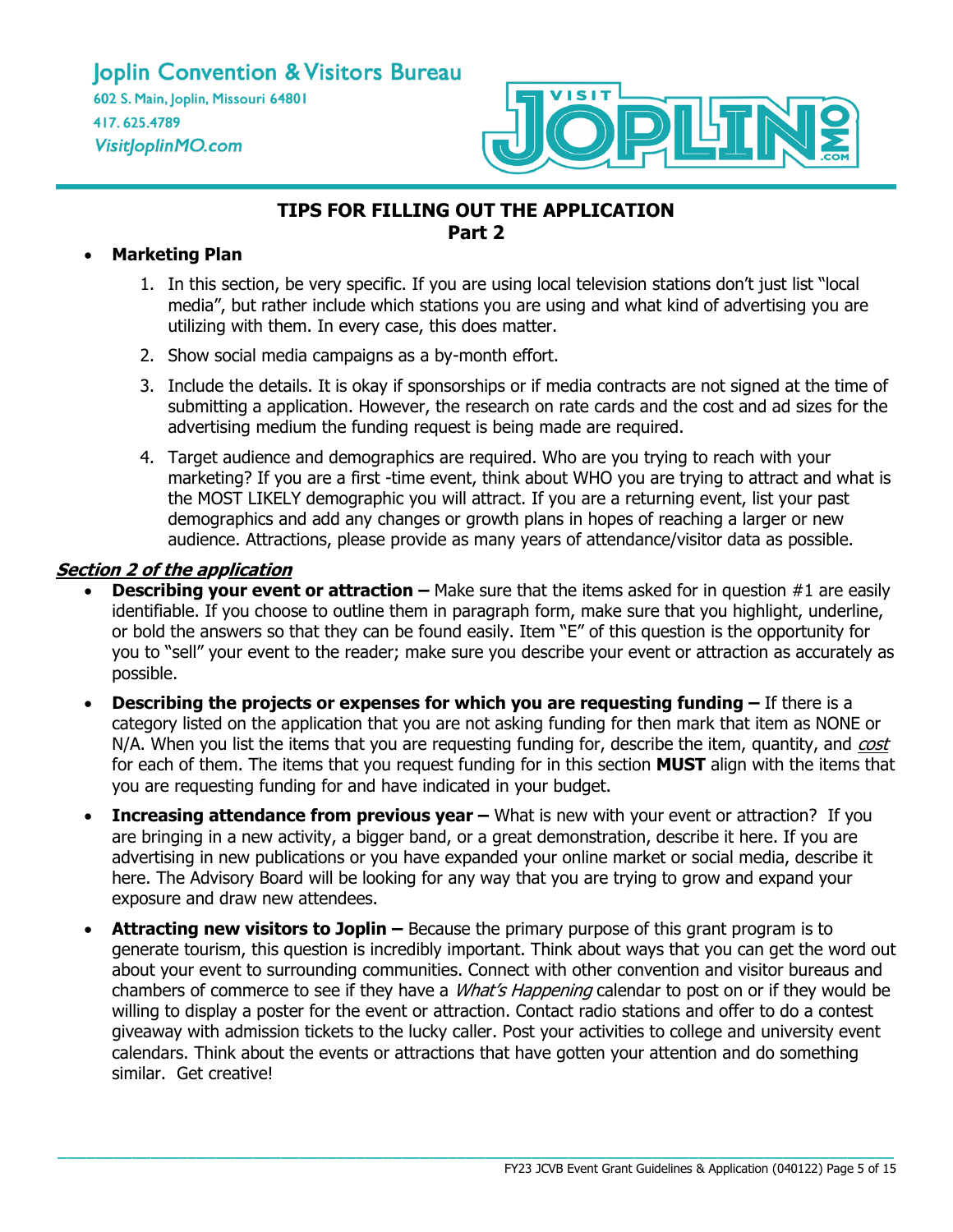- **Previous event grant recipients must show hotel results –** Events who have received grant funding in previous grant cycles must show a history of hotel usage connected with the event. The room "pick up" must be broken down by property name and include the number of room nights per directly attributed to the event.
- **Generating and tracking hotel room nights –** Creating an event or attraction that ensures people will stay the night is a challenge.
- If possible, create a late evening pre-event reception, incentive, or evening activity that will encourage people to come in town the night before your event.
- Partner with a host hotel that offers a special room rate and will help track the number of guests registered.
- If you have an admission ticket, offer a discount coupon or post event premium or giveaway for attendees that tell the hotel front desk that they are here for your event or attraction.
- Establish a relationship with the sales manager or general manager at each of the hotels to let them know about your event and talk with them about the number of out-of-town guests that might be visiting. Communicating with the hotels allows them to pass on information about your event or attraction to their staff and guests and increases the chance that they will be able to help track your room nights.
- During your event, do a survey or a guest book that includes a question of if and where the attendee stayed the night; when you do the post-event hotel summary, you will have a better idea of accuracy of numbers. To engage attendees in filling out the survey, offer a drawing for a prize for those who participate in the survey.

**Questions regarding this application or program may be directed to: Patrick Tuttle at 417.625.4789 or [ptuttle@joplinmo.org](mailto:ptuttle@joplinmo.org)**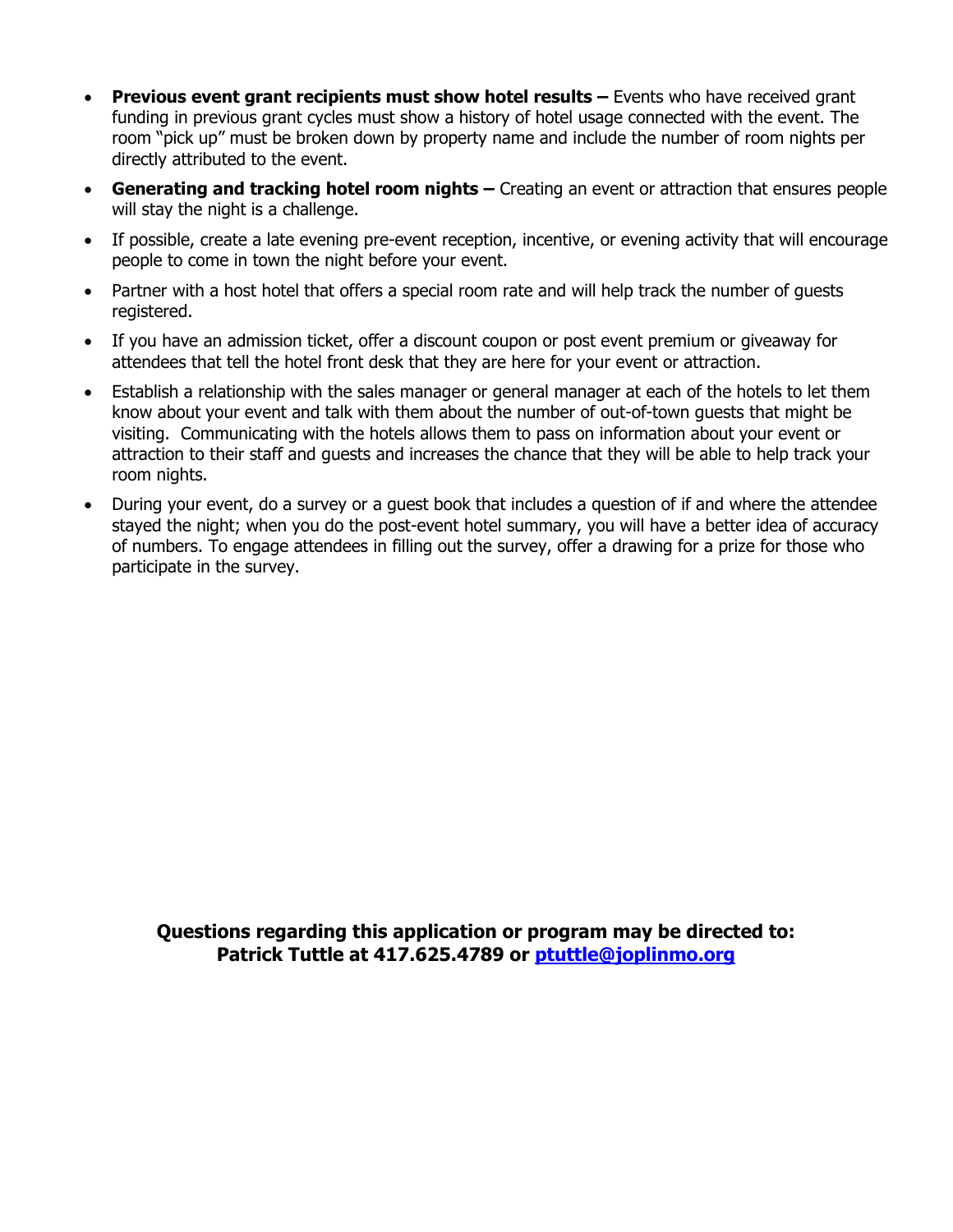

# **Grant Application Guidelines:**

## **1. Applications**

- An organization may submit applications for multiple events. Each application will be evaluated independently.
- Only one (1) application per event may be submitted.
- Organizations that are awarded funds for more than one event must track, report on, and file reimbursements for each funded event separately.
- Each applicant must include a detailed marketing plan (including ALL marketing efforts, not just those that are being submitted for funding approval) for the event with the application.
- Each applicant must include a detailed estimated overall budget for the event (including items not submitted for funding approval) with the application. Highlight those items specific to grant funding.

## **2. Funding**

- The maximum funding available for any one application is \$25,000.
- All funding is awarded on a reimbursement basis only. Proof of payment by applicant must be provided to JCVB to receive reimbursement (copies of invoice and means of payment required).

## **3. Events**

- All events must be held within 20 miles of the Joplin city limits.
- No event may have the promotion of a specific candidate, political party, or platform as its primary purpose.
- Events must be open to the general public and not exclusive in regard to attendance. Event must be ADA accessible and programmatically accessible.
- No event-related marketing efforts may promote lodging facilities located outside of the city of Joplin. If a host hotel is selected for the event, it must be located within the city of Joplin.
- All events must show the potential to generate overnight hotel stays. Applications will be assessed by considering the event's ability to complete the following:
	- a. The ability to attract overnight visitors during previous years (applicable only to repeat events).
	- b. The ability to draw visitors from outside a 70-mile radius of Joplin and/or retain a visitor in this area for at least 3 hours.
	- c. The ability to sustain and grow the event.
	- d. The timing of the event. More points will be awarded to those events that are scheduled during non-peak months (September-March).
	- e. The ability to generate food, beverage, and retail expenditures by out-of-market visitors.

**\_\_\_\_\_\_\_\_\_\_\_\_\_\_\_\_\_\_\_\_\_\_\_\_\_\_\_\_\_\_\_\_\_\_\_\_\_\_\_\_\_\_\_\_\_\_\_\_\_\_\_\_\_\_\_\_\_\_\_\_\_\_\_\_\_\_\_\_\_\_\_\_\_\_\_\_\_\_\_\_\_\_\_\_\_\_\_\_\_\_**

f. The ability to project a positive image of Joplin through media activities and advertising efforts. Marketing activities taking place outside the Joplin region will be awarded more points in the application review.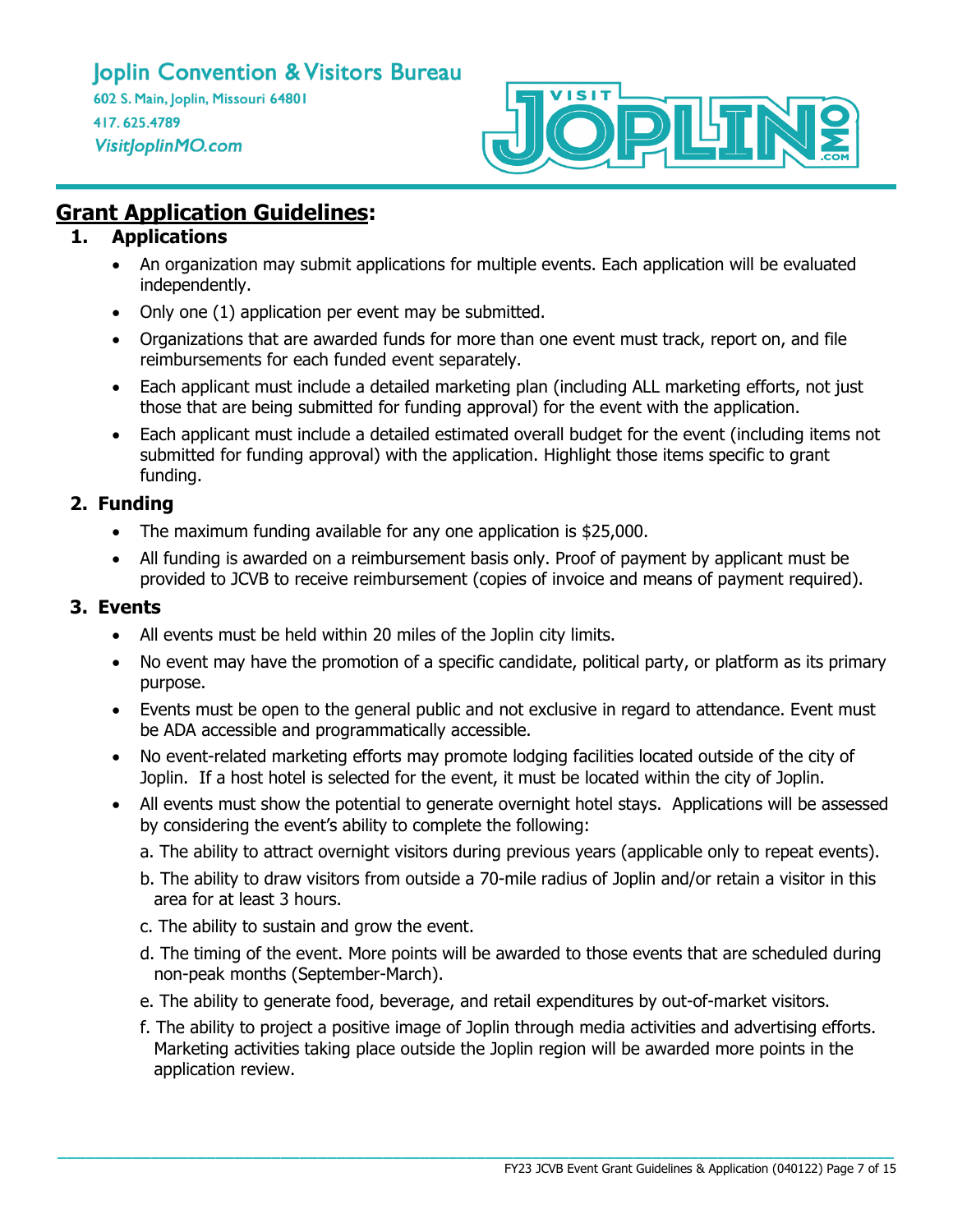# **Grant Application Guidelines continues:**

## **4. Reporting**

- **Completion of Project** If an applicant cannot complete any or all portion(s) of the approved project for which funds have been allocated funding, the JCVB must be notified in writing immediately. Failure to comply with the required grant reporting may impact future funding decisions and allocations.
- **Marketing Ad Approvals** All printed and online materials used for marketing and promotion that are being submitted for funding reimbursement must be approved by JCVB staff PRIOR to printing or submission to publication. Applicant must submit artwork with the art approval form and allow 5 business days for approval. Materials that have not received prior approval from JCVB staff may not be eligible for reimbursement.
- **Budget Revisions** Budget revisions for grant funded items are allowed. However, the number of revisions per application is limited to two (2). All budget revisions must be submitted in writing to Patrick Tuttle at [ptuttle@joplinmo.org.](mailto:ptuttle@joplinmo.org) Budget revisions must be approved by JCVB director. Revised budget items that have not been approved may not be eligible for reimbursement.
- **Reimbursements** All items that are being submitted for reimbursement must be submitted with a reimbursement form. Reimbursements may be submitted intermittently throughout the planning process or in one package at the end of the event. Reimbursements must be submitted with proof of payment, a copy of the original vendor invoice and a copy of the ad or material (if applicable). NO DOCUMENTATION, NO REIMBURSEMENT. In most cases, reimbursement requests submitted to the JCVB staff on a Tuesday before 11:00 a.m., a check will be mail out the following Friday.
- **Hotel Tracking** The purpose of this grant program is to market Joplin as a tourist destination and ultimately generate overnight hotel stays. The hotel tracking component of an event is vital to the reporting process. Applicants are encouraged to keep the hotels informed of their event.
- **Grant Summary** All event applicants must submit a Grant Summary Form within 60 days of their event. All reimbursement requests must be submitted prior to submitting the Grant Summary Form. NO reimbursements will be accepted after the Grant Summary Form has been submitted. Submission of the Grant Summary Form indicates the conclusion of the contract between the JCVB and the grant applicant. Failure to comply with the reporting guidelines may jeopardize the applicant's ability to receive future funding through JCVB.
- **Surveys** If funding is awarded, the grant recipient will be required to survey attendees either onsite during the event or at hotel locations, or electronically in the form of a post-event survey. Sample question can be provided by the JCVB. Event grant recipients are required to submit at least 50 completed surveys with their post-event summary.
- **Event Marketing** It is the responsibility of each event to place their event information on the VisitJoplinMO.com event calendar and keep this information current as the event develops. Updates must be made **no less than** 6 months and 90, 60, and 30 days out from the event date(s), plus more frequent post the weeks before and of the event date. The JCVB can assist with developing a plan, but it is the event's responsibility to stay engaged in marketing efforts. This is to include images, artwork, and text. A good marketing plan requires constant activity and should begin the day after the previous year's event.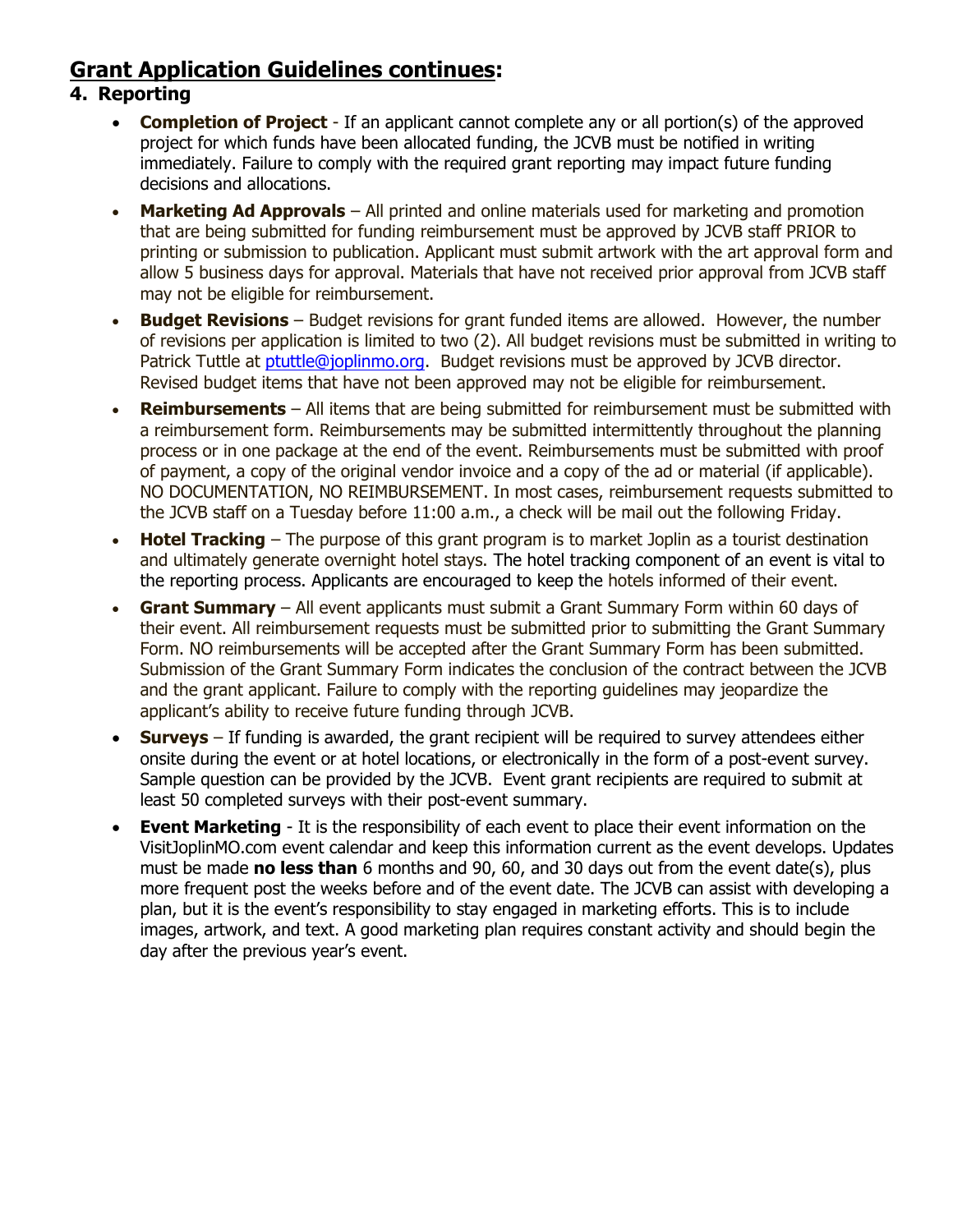

# **Eligible Expenditures for Reimbursement:**

- 1. **Marketing** (Event or Attraction)
	- Advertising placement intended for an audience outside of a 70-mile radius of Joplin.
	- JCVB must be clearly represented as a sponsor in all grant-funded advertisements.
	- Advertisement design and agency (placement) fees (not to exceed 1/3 of the total funding request).
	- Marketing may include print, television, radio, website banner ads, direct mail etc.
	- Website development and enhancement (limited to a maximum of \$5,000 in total cost JCVB recommends a bid process for best results, or letter as to why single source was selected).
	- VisitJoplinMO.com and Facebook.com/VisitJoplinMO must be linked to all host electronic sites.
	- Advertising on Facebook and other social media platforms is valued more over print formats.
	- Only ads approved by JCVB prior to submission will be eligible for reimbursement.
- **2. Printing & Postage** (Event or Attraction)
	- If applicant (event or attraction) is requesting funding for printed materials, funding can only be for that portion that will be distributed outside a 70-mile radius of Joplin. The JCVB logo must be clearly represented as a sponsor in all funded materials.
	- If applicant (event or attraction) is requesting funding for postage fees for targeted mailings, only materials distributed outside a 70-mile radius of Joplin will be eligible. JCVB, City of Joplin staff, and postage machines may not be utilized by applicants for mailing purposes.
- **3. Entertainment & Exhibits** (Events Only)
	- Entertainment and booking fees: Entertainment can be characterized as music/bands, speakers, activities, etc. that will be for the general audience of the event.
	- Exhibit costs: Cost associated with renting, securing, building, or transporting a new exhibit that is being utilized specifically for the event.
	- Prize money (if clearly identified as enhancing event participants or audience).

# **Ineligible Items for Reimbursement**:

- 1. Expense NOT approved for funding by the JCVB Advisory Board or revised with JCVB director approval.
- 2. Salaries and other monetary compensation to event or attraction volunteers or employees.

- 3. Food and beverage.
- 4. Mileage or gas expenses due to distribution of materials.
- 5. Entertainment or activities not for the general public.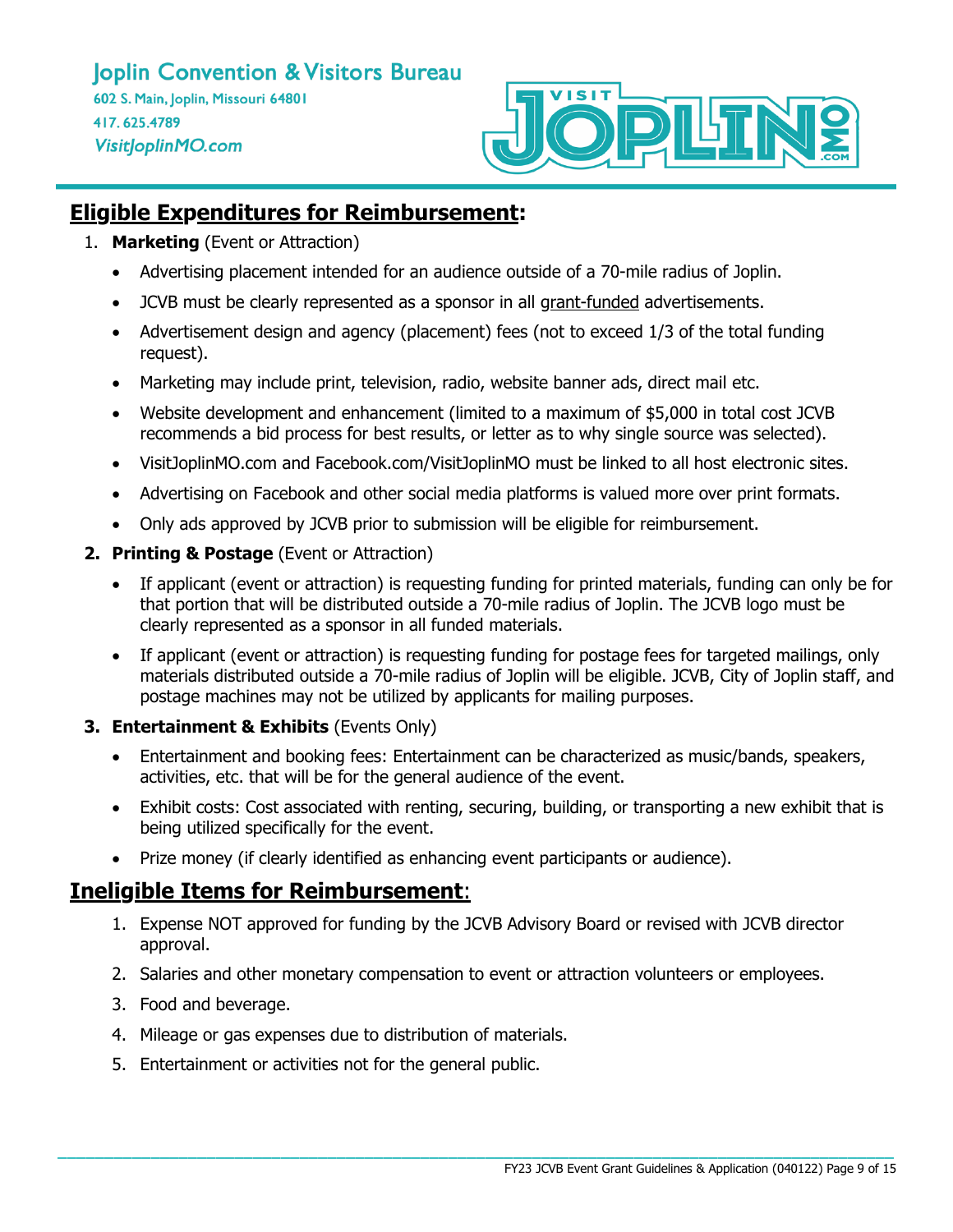# **Ineligible Items for Reimbursement continued**:

- 6. Legal, medical, engineering, accounting, or other consulting services, except those outlined in the application.
- 7. Interest or reduction of deficits or loans.
- 8. Advertising, promotional, or marketing dollars spent within a 70-mile radius of Joplin, except for radio if it can be proven broadcast reaches outward greater than 60 miles from Joplin.
- 9. Tools and equipment purchase for construction of exhibit (building materials or decoration).
- 10. Grant funds cannot be used for construction projects or ongoing operation expenses.
- 11. Billboard advertising.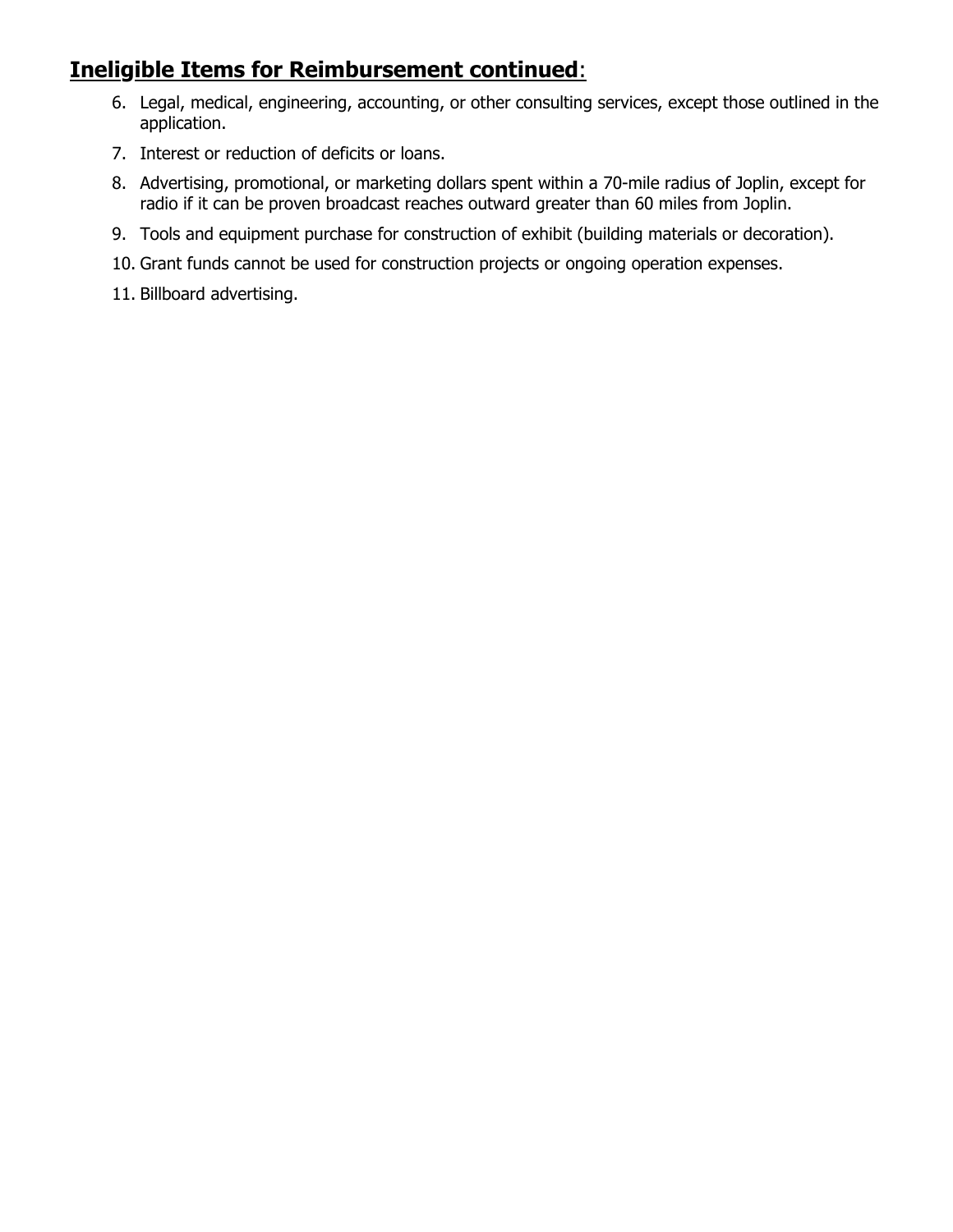

# **Evaluation Criteria and Scoring:**

## **1. Scoring**

- A) 100 points are possible for each application.
	- **1. 30 points – Presentation, in which event was clearly and concisely explained.**
	- **2. 15 points – Ability of event to draw a significant attendance in proportion with the dollar amount being requested.**
	- **3. 20 points – Ability of event to attract visitors from outside Joplin (from greater than 70 miles, one-way, and retain them in the area for at least 3 hours).**
	- **4. 35 points – Ability of the event to generate overnight stays.**
- B) In addition to the points earned above, each reviewing board member will score your event as to the dollar amount requested versus what they deem an appropriate amount for the type of ROI your event brings in fulfilling the intent of the grant program. The thoroughness of your application and your presentation, with the score from the items above, will be the basis for their scoring.

NOTES--

- Applications will be scored and ranked by the total number of points received.
- A minimum of 60 points is required to be eligible for funding; however, just because an event receives 60 points does not automatically mean it will receive any funding.

## **2. Funding Determination**

- JCVB has a maximum of \$110,000 allocated for this grant program.
- **A maximum of \$25,000 can be awarded per event**.
- Events receiving the highest point scores will be funded first.
- The JCVB Board reserves the right to recommend partial funding to any applicant.
- If the total funding requested by all applicants exceeds \$110,000, some applications who received the minimum 60 points may not be funded. Just because an applicant scores a 60 or higher does not ensure it will receive funding.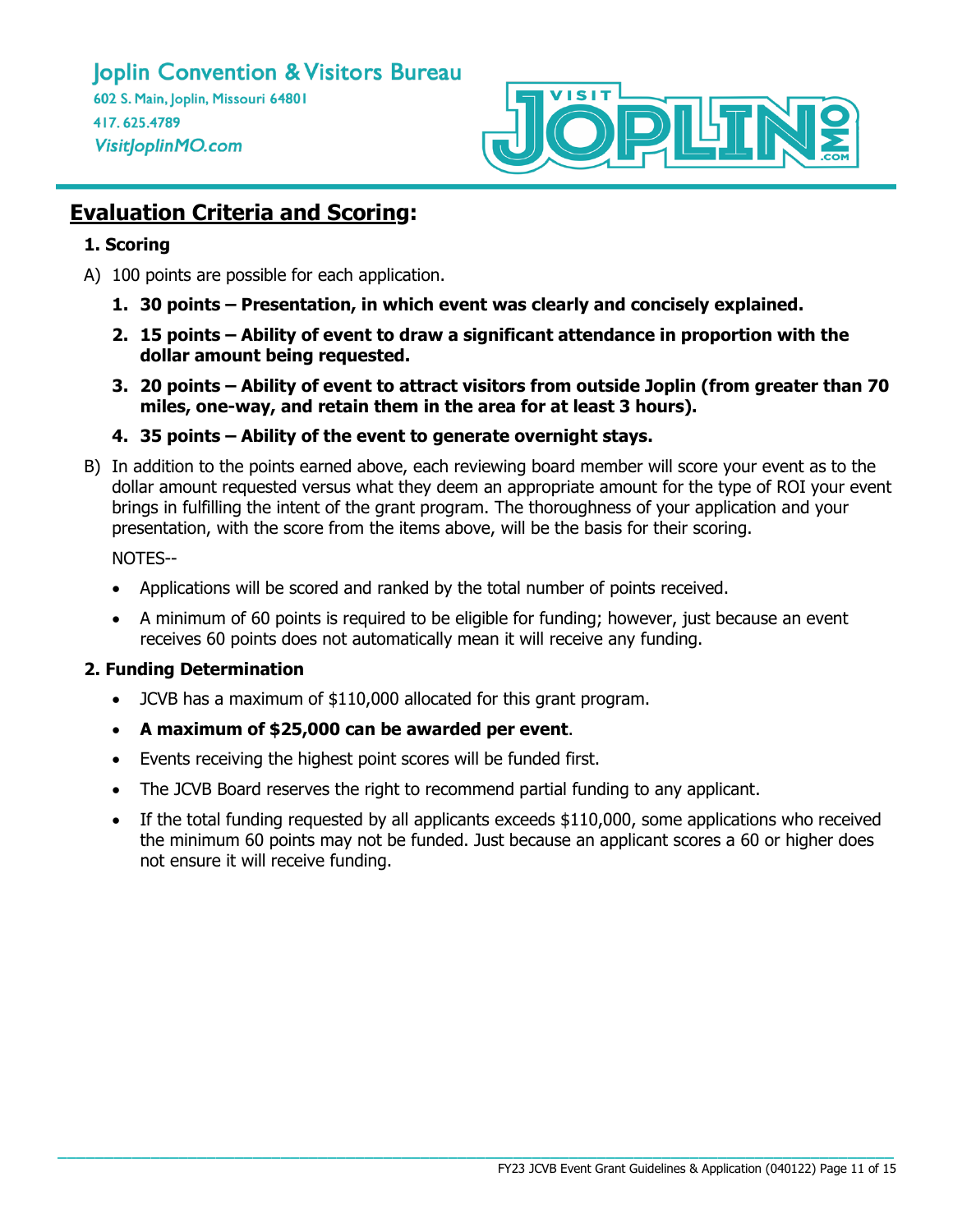# **FY23 Event & Attraction Marketing Grant Application**

#### **Instructions**:

- Applicants must complete and submit each section of the application to be qualified.
- Applicants must include **BOTH** the questions and the answers in the application.
- Section one (1) is made up of items that will be evaluated during the JCVB staff review.
- Section two (2) is made up of items that will be scored during the formal presentation before the JCVB Advisory Board.
- Point values for each question in section two (2) are highlighted in blue.
- Applications must be typed, not handwritten.

\*\* Reminder (page 3, item 5): The JCVB director reserves the right to refuse forwarding any application to the JCVB Advisory Board if the application is not completed within the required guidelines.

#### **Application Section 1**

Complete the following questions and include required documents:

#### **1. Cover Sheet that includes the following items:**

- a. Organization name
- b. Event name
- c. Project manager/General manager name
- d. PM/GM phone number
- e. PM/GM email address
- f. Organization address, city, state, zip
- g. Organization phone number
- h. Organization president
- i. Website address and all social media pages
- j. Total \$ amount requested in grant
- k. Event dates
- l. Event location

## **NOTE: "C" and "H" above will be required to sign the grant contract, unless otherwise indicated.**

- **2. List of committee members or board of directors**
- **3. Proof of Liability Insurance**
- **4. IRS Determination Letter of non-profit status (if applicable)**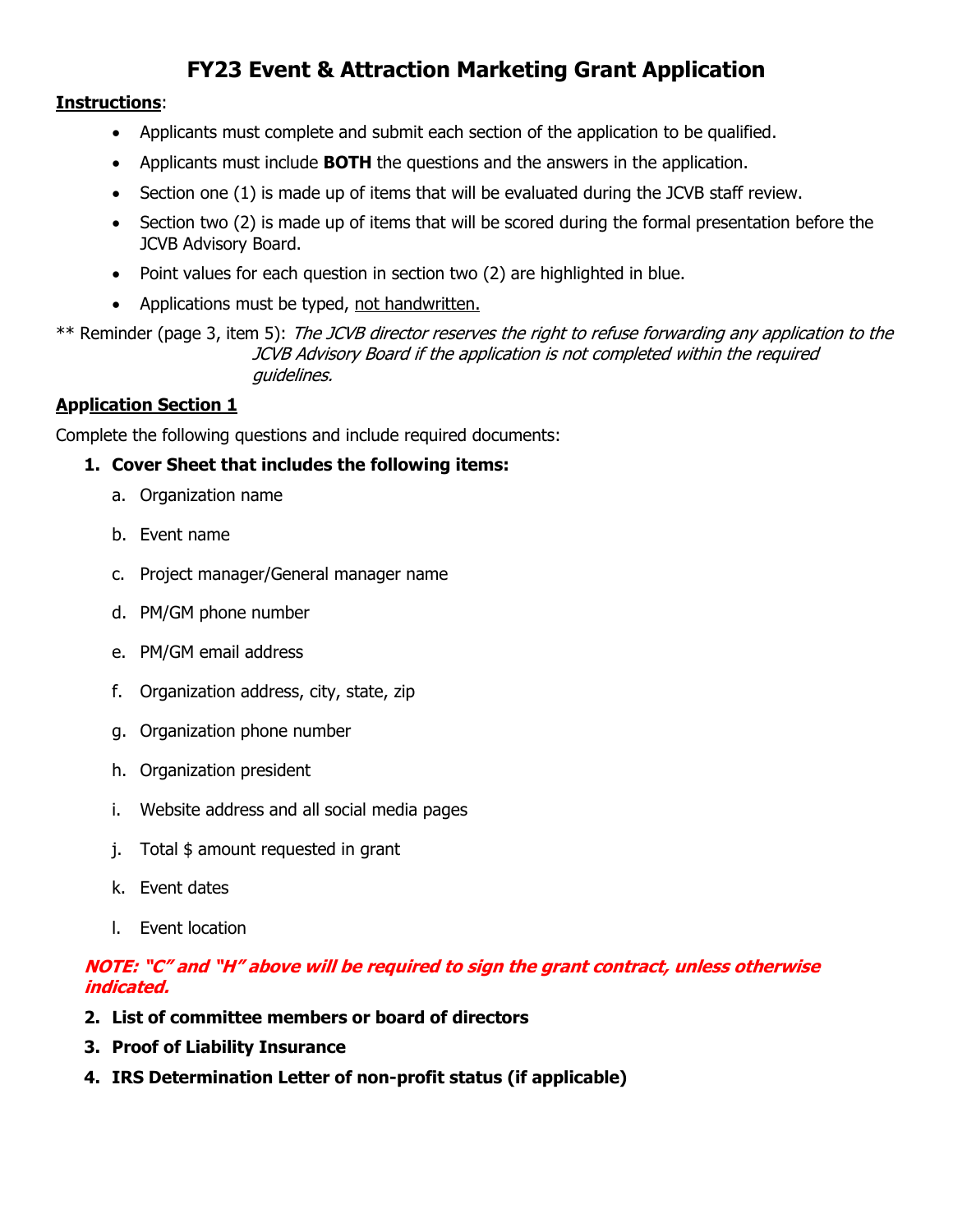

# **Application Section 1 continued**

- **5. Copy of proposed budget for event that includes the following items:**
	- a. Total event budget or production budget (for marketing), including items **NOT** covered by this grant
	- b. Total amount requested in this application
	- c. Percentage (%) of total budget represented by this grant request
	- d. Indication of which items in the total budget are being submitted for funding approval

## **6. Copy of detailed Marketing Plan must include the following items:**

- a. All marketing activities locally and those taking place outside the 70-mile radius of Joplin for which funding has been requested
- b. Names of all publications, radio/television stations, web sites and additional media being used
- c. Costs, ad sizes and flight dates
- d. Audience and demographics
- e. Indication of which items listed in the marketing plan are being submitted for funding approval
- f. Up to five (5) examples/samples of marketing materials, if available
- g. Sponsorship packet and/or letters of support

NOTE: Following the grant review, this plan may need to be revised based on funding received.

## **7. City of Joplin involvement** – describe any assistance from the City including:

- a. Grant or sponsorship dollars
- b. In-kind services such as manpower and use of city facilities
- c. Other services including participation in planning committees, etc.
- **8. Event Goal –** outline if this is a fundraiser, for-profit event or other for your business or organization.
- **9. Other**
	- a. If you have requested funding for anything not covered under the eligible expenditures section of the Guidelines (page 9), proved a detailed description of the item's cost, target audience, and any other information that might help the Advisory Board adequately assess the merits of your request.
	- b. If application is for a **SPORTS EVENT**, please contact the Joplin Sports Authority (JSA) to learn what support they can offer. The results of this conversation MUST be included in this section of what support JSA will be provided, if any.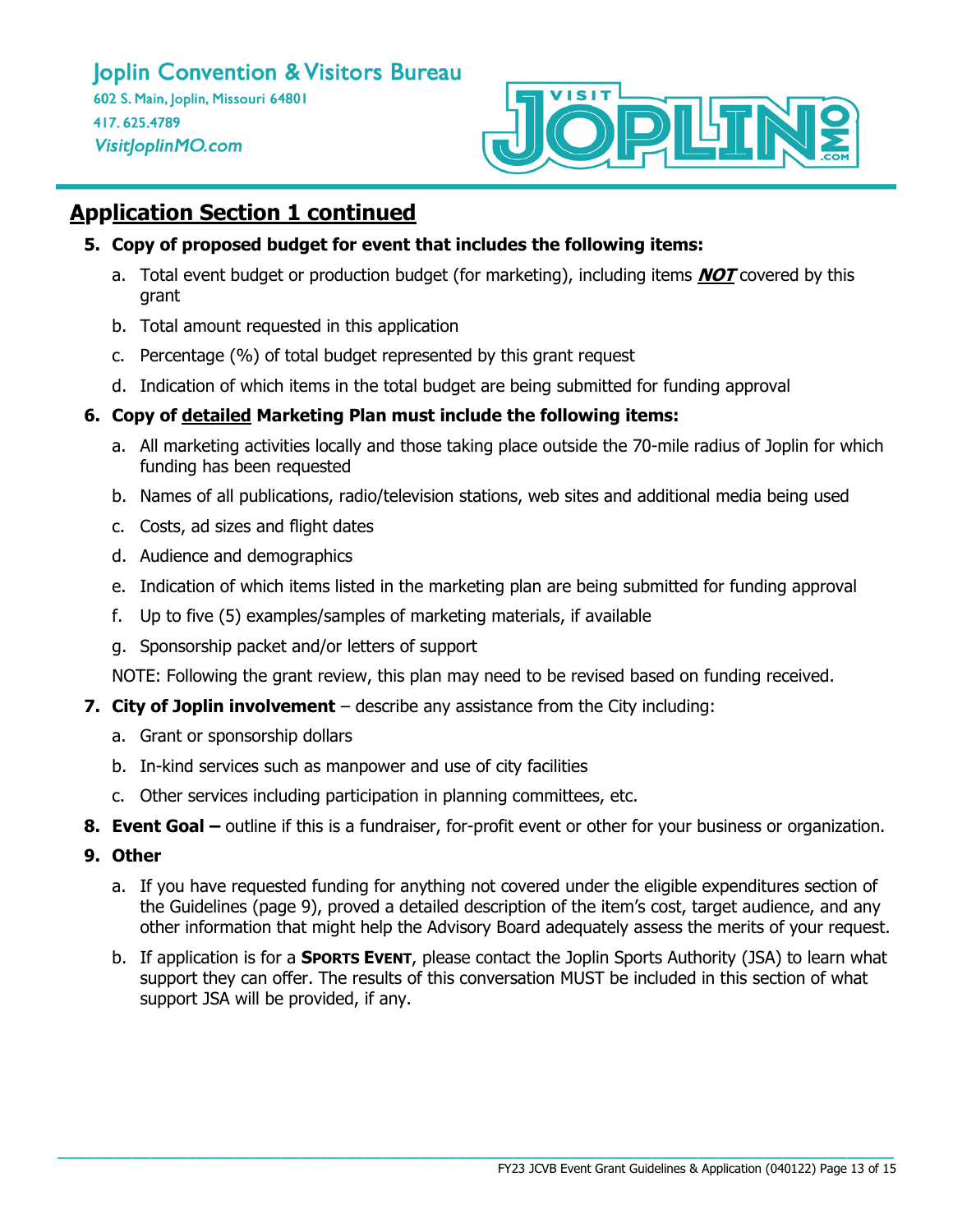# **Application Section 2:**

This section will be scored during the formal presentation before the JCVB Advisory Board.

Limit this section to three pages typed, using a 12-point font. Single-sided documents on white paper. All questions MUST be answered. Indicate N/A if not applicable. Weighted point values are in **( )**.

- **1. Describe your event clearly and concisely.** Include the following items in the description:
	- a. Name of event
	- b. Dates of event (single day events are discouraged)
	- c. Location of event
	- d. How many years the event has taken place
	- e. Description, objective, and purpose of event
	- f. Target audience
	- g. Where your attendee will be coming from (Joplin, Tulsa, Texas, St. Louis, etc.)
	- h. Estimated number of attendees
	- i. Estimated number of room nights generated
	- j. Estimated number of attendees that are day-trippers (from outside Joplin, but will not spend the night)

## **2. Describe the specific projects or expenses for which grant funds have been requested.**

Be sure to include the cost of each item next to the description. These items should match the items indicated on the budget that was submitted with the application. Examples of eligible expenses include:

- a. Brochures or other printed material *include description of item, number of copies to be printed,* size, black and white or color, and where and how the material will be distributed. If costs exceed \$3,000, three (3) written bids must be included.
- b. Materials for activities list all materials and cost for each. Describe the target audience for each activity and indicate where the activity will take place. If costs exceed \$3,000, three (3) written bids must be included.
- c. Website development and enhancement *describe the purpose of the proposed website or* enhancements. Please provide copies of your proposal if the project exceeds \$3,000. Web site funding is limited to a total of \$8,000.
- d. Exhibit indicate time frame of the exhibit, any special events planned around the exhibit, and examples of successes with this exhibit in other venues.
- e. Entertainment *describe proposed entertainment and indicate target audience and proposed* schedule for entertainment.
- f. Prize money describe any cash prizes given and the criteria for winning such prize.
- **3. Presentation, in which event was clearly and concisely explained (30 points possible)**
- **4. Ability of event to draw a significant attendance in proportion with the dollar amount being requested (15 points possible)**
	- Describe the key points of your event that will create a draw attendees in.